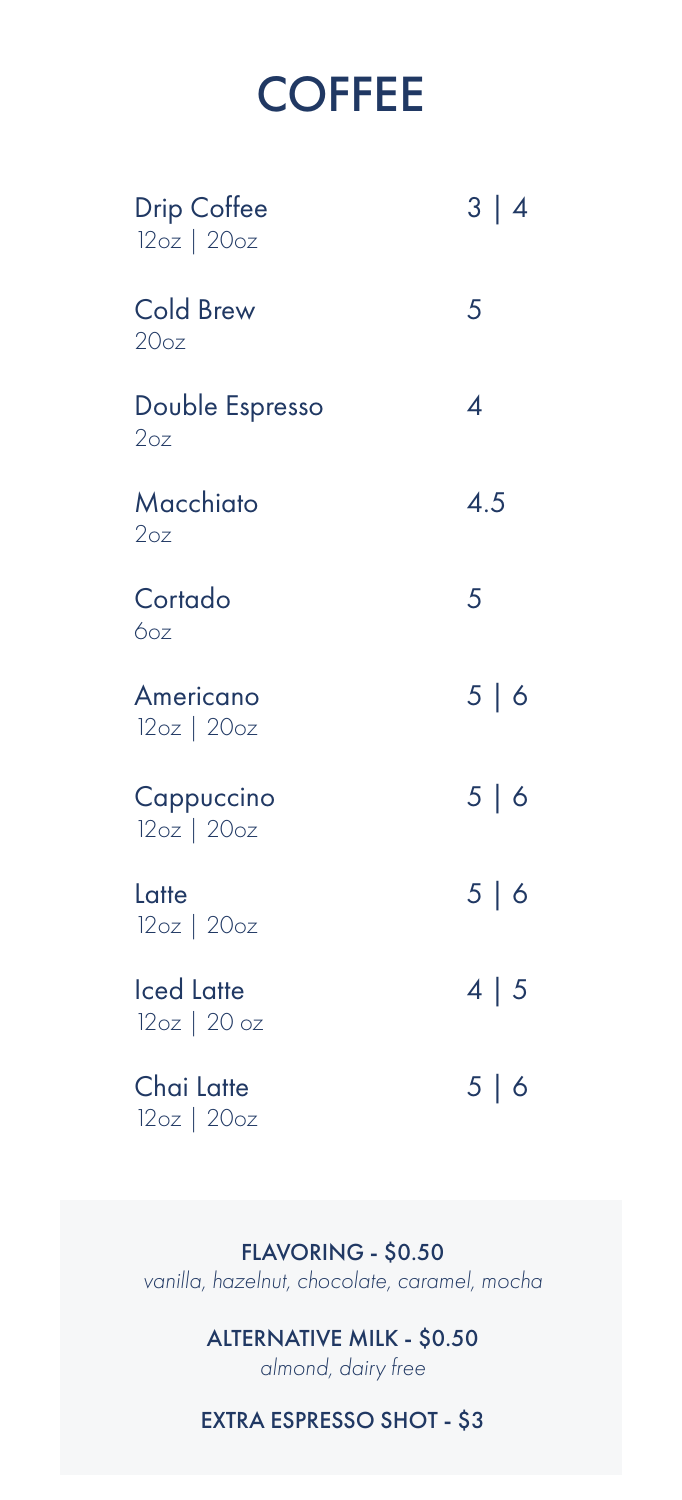## HOT TEA

## **WHITE**

#### WHITE PEONY FUJIAN 6

*Grown on the mountains of Fujian, China, this tea consists of silver buds and fresh young leaves. Steeps into a beautiful golden yellow color with an unexpectedly robust flavor and texture.*

### SILVER NEEDLES 6

*A Chinese tea from the Fujian Province, this tea is composed of rare and delicate downy buds with hints of sweet clover and a honey finish.*

## **GREEN**

## ORGANIC KAMIRICHA 6

*This organic green tea is one of the most user-friendly Japanese green teas. Unlike many Japanese green teas, this tea has a sweet flavor of sugar snap peas.*

#### JASMINE PEARLS 6

*A superb tea made without flavoring extracts. Skilled artisans scent the tender green tea leaves with jasmine blossoms and carefully hand roll each pearl as miniature works of tea art.*

## **OOLONG**

#### DELTA OOLONG 6

*This U.S. farm-to-table oolong is the third tea from The Great Mississippi Tea Company. The tea liquor is light gold and has a distinctive floral note reminiscent of high mountain Taiwanese oolongs.*

## BLACK

## DECAF BREWED CALM 5

*South African tea with trio of flavors: orange rooibos, chamomile and cooling mint.*